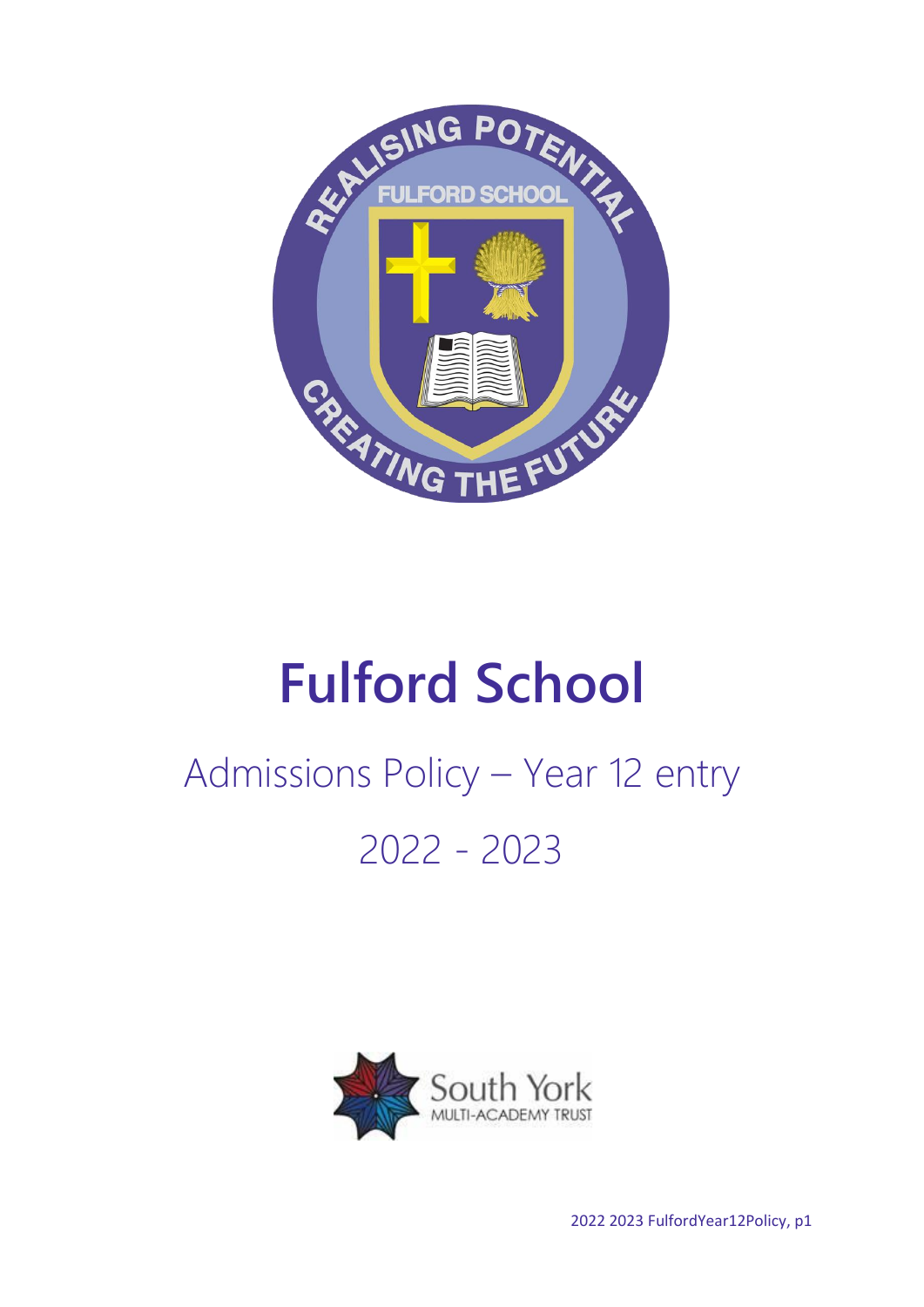#### **Introduction**

1 The South York Multi-Academy Trust is the admission authority for Fulford School and is therefore responsible for the admission of students into Year 12.

The South York Multi-Academy Trust has delegated the responsibility for the administration of admissions into Year 12 to the Head teacher of the school and so any queries regarding Year 12 admissions should be directed to the school.

Advice and information for parent/carers on school admissions, including **key information that applies to all applications** as well as some frequently asked questions are available in the Guide for Parents which is available at [www.york.gov.uk/guideforparents](http://www.york.gov.uk/guideforparents) or upon request from the School Services team.

2 The combined capacity for Years 12 and 13 is 320.

### **A Admissions into Year 12**

- 1 Admission into Year 12 will be from: (a) students on roll in Year 11 at Fulford School; and (b) external applicant students not attending Year 11 at Fulford School.
- 2 Fulford School welcomes applications from eligible external applicants, and where applications are received from those not already on roll in Year 11 at the school, the school will admit eligible external students to Year 12. The published admission number for Year 12 is 35 students, though wherever possible additional students may be offered places on available courses.
- 3 Both students on roll in Year 11 at Fulford School, and external applicants are required to apply for a place in Year 12.
- 4 The same entry requirements for admission into Year 12 will apply for students on roll in Year 11 at Fulford School and external applicants.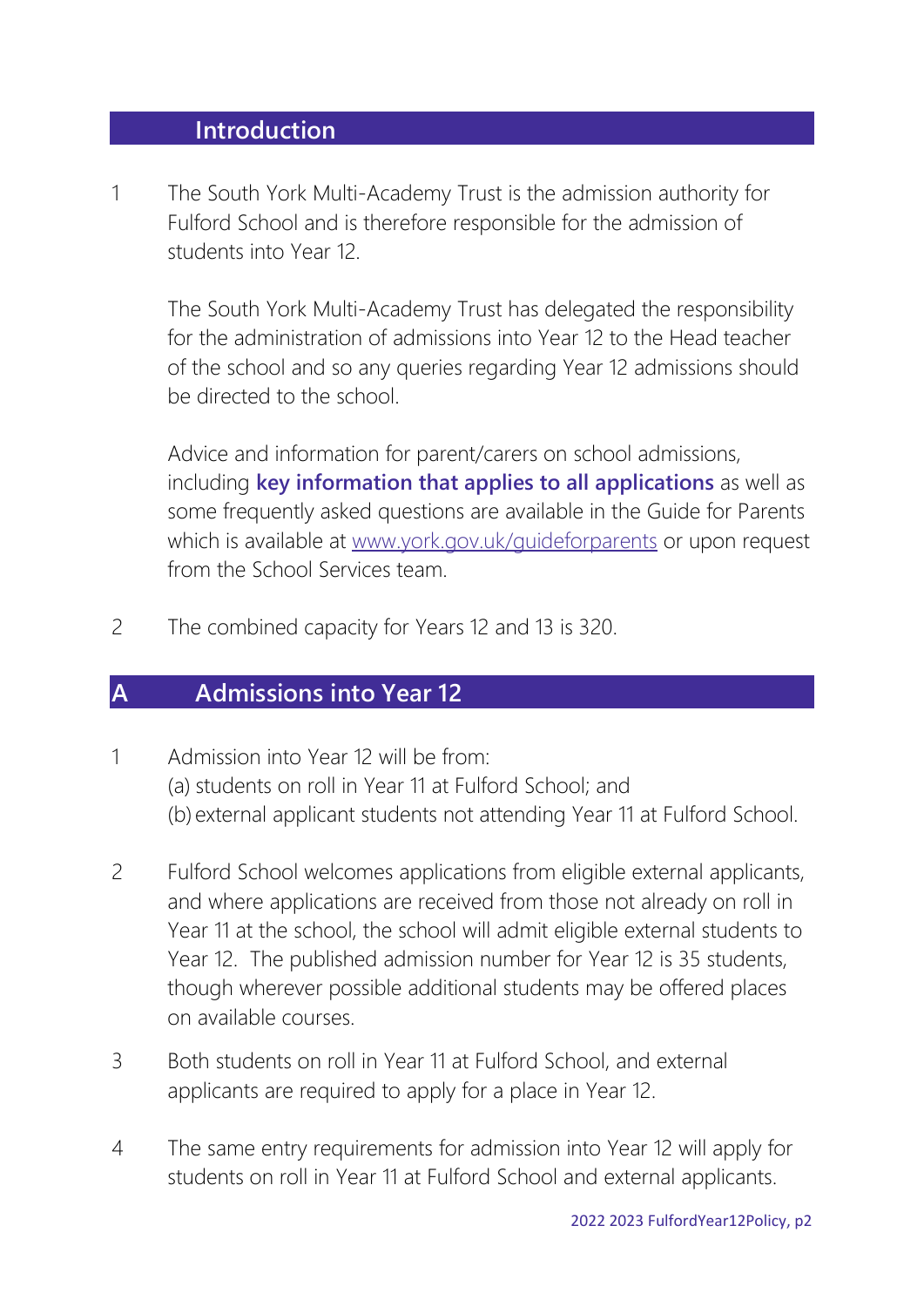5 Students will be admitted into Year 12 at the start of the Autumn Term in each school year, although there may be some occasions when students transfer during an academic year.

## **B Minimum entry requirements**

All students seeking admission to Year 12 must achieve the necessary grades for access onto the courses they have chosen.

## **C Oversubscription criteria**

- 1 Where the number of eligible external applicants for a course of study exceeds the places available, then admission will be determined in accordance with the following priority of admission criteria:
	- 1. **Students who are either currently or have previously been 'looked after'.** This applies to all students who are currently in the care of a local authority; all students who have been adopted from local authority care (subject to an adoption, residence or special guardianship order); and all students who appear to have been in state care outside of England and ceased to be in state care as a result of being adopted. A student is regarded as having been in state care in a place outside of England if they were accommodated by a public authority, a religious organisation or any other provider of care whose sole purpose is to benefit society;
	- 2. **Students who live within the catchment area normally served by Fulford School, with a sibling at Fulford School at the time of admission.** Catchment areas are designated by the Local Authority and are made available to parent/carers in the [Guide for](http://www.york.gov.uk/guideforparents)  [Parents,](http://www.york.gov.uk/guideforparents) online at www.york.gov.uk, and upon request from the School Services team. Siblings are defined as brothers or sisters living in the same house, as their primary place of residence (including half-, step- and foster-brothers or sisters);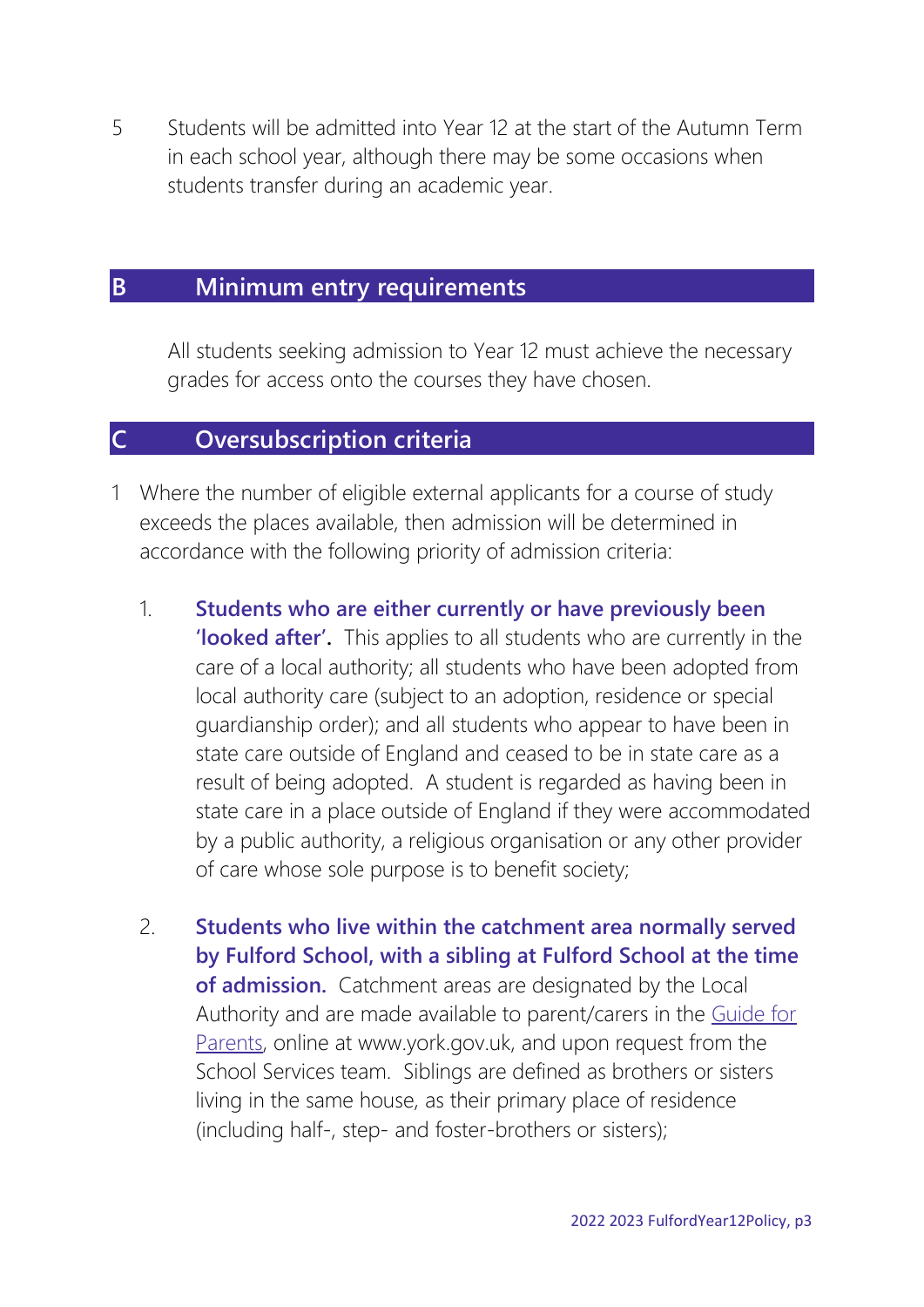- 3. **Students who live within the catchment area normally served by Fulford School.** Catchment areas are designated by the Local Authority and are made available to parent/carers in the [Guide for](http://www.york.gov.uk/guideforparents)  [Parents,](http://www.york.gov.uk/guideforparents) online at www.york.gov.uk, and upon request from the School Services team;
- 4. **Students considered by Fulford School to have exceptional social or medical needs which makes the preferred school the most suitable school for the student.** Fulford School may consult with other medical or educational professionals for a further opinion as to whether the pupil should be allocated a place at the preferred school due to a particular medical condition or social need;
- 5. **Students with a sibling at Fulford School at the time of admission.** Siblings are defined as brothers or sisters living in the same house, as their primary place of residence (including half-, step- and foster-brothers or sisters);
- 6. **Students who live closest to Fulford School using the nearest available safe walking route.** Distances are measured by a GIS mapping system from the student's home address to the closest entrance of the school.

Where there are fewer places than students in an oversubscription priority as above, places will be allocated to the student(s) who also fulfil the next highest priority.

For example, for two students who are both resident in the catchment area without a sibling on roll at the time of admission and are thus assigned the same (third) priority, the place would first be allocated to the student who also fulfils the next highest priority, for example, an exceptional social or medical need (fourth priority) over a student who lives closer to the school (sixth priority).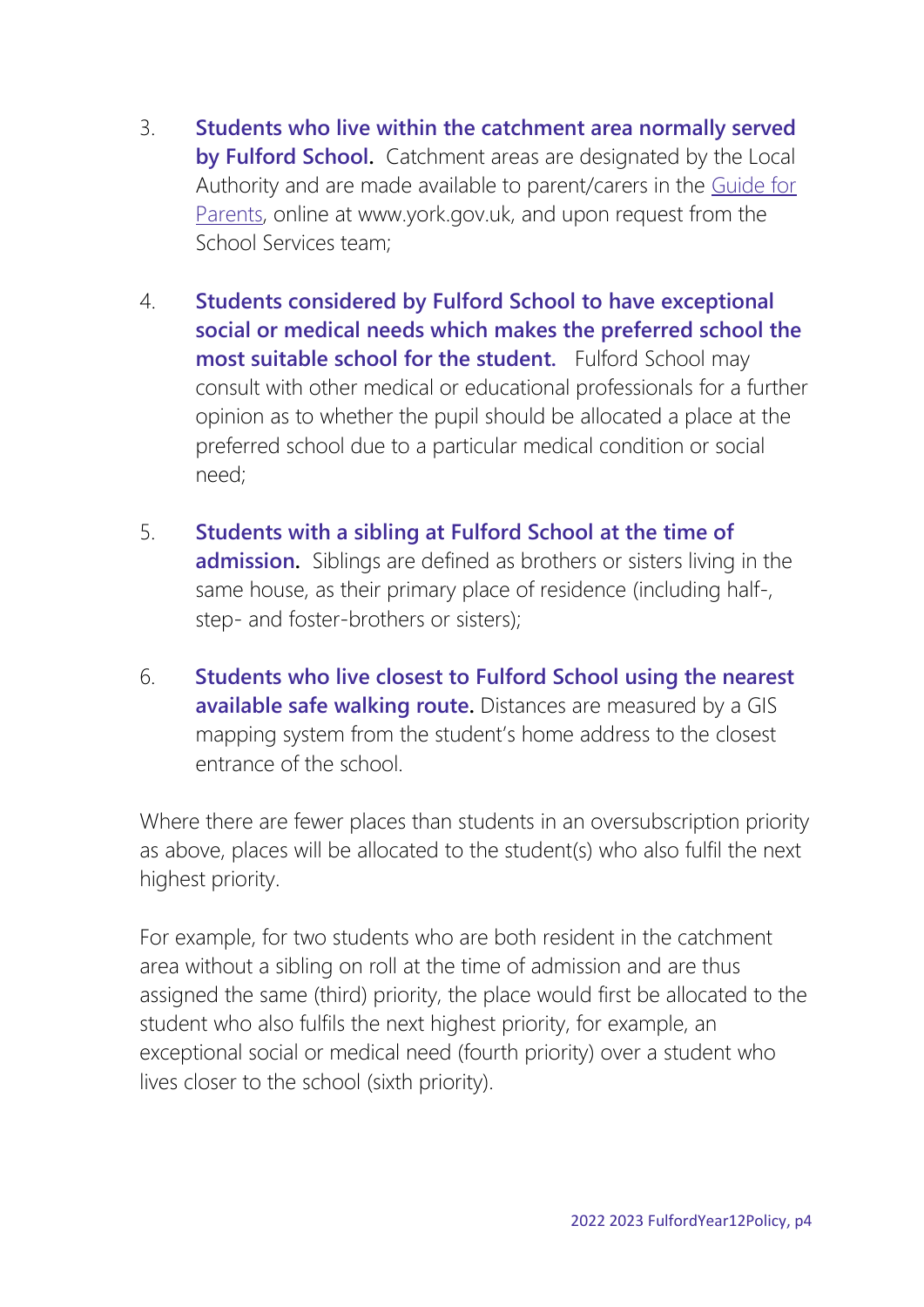In the unlikely case of identical distances under the sixth priority, the applications will be ordered randomly.

2 The number of students who have applied for each course will need to be taken into account, meaning that extra students can sometimes be accommodated over the admission number of 35 eligible external applicants if the student's chosen course is not full.

#### **D Appeals**

- 1 Any student refused the offer of a place has the right of appeal to an Independent Appeals Panel. Students who wish to appeal should contact the School Services team to request the correct appeal form. Appeal forms should be returned within 20 school days of the date the place was refused.
- 2 If refused, a student will only be able to appeal once for a place at a given school in any one school year, unless any significant new information is available which was not available at the original hearing.

## **E False Information**

Where an offer of a place has been made on the basis of fraudulent or intentionally misleading information, which has effectively denied a place to a student with a stronger claim, the offer of a place will be withdrawn.

## **F Late Applications**

Late applications will be considered up to the end of the first full week of the Autumn Term 2022, where places are still available. Although students can apply at any time, groupings will be based on Easter numbers so later applications may be harder to accommodate.